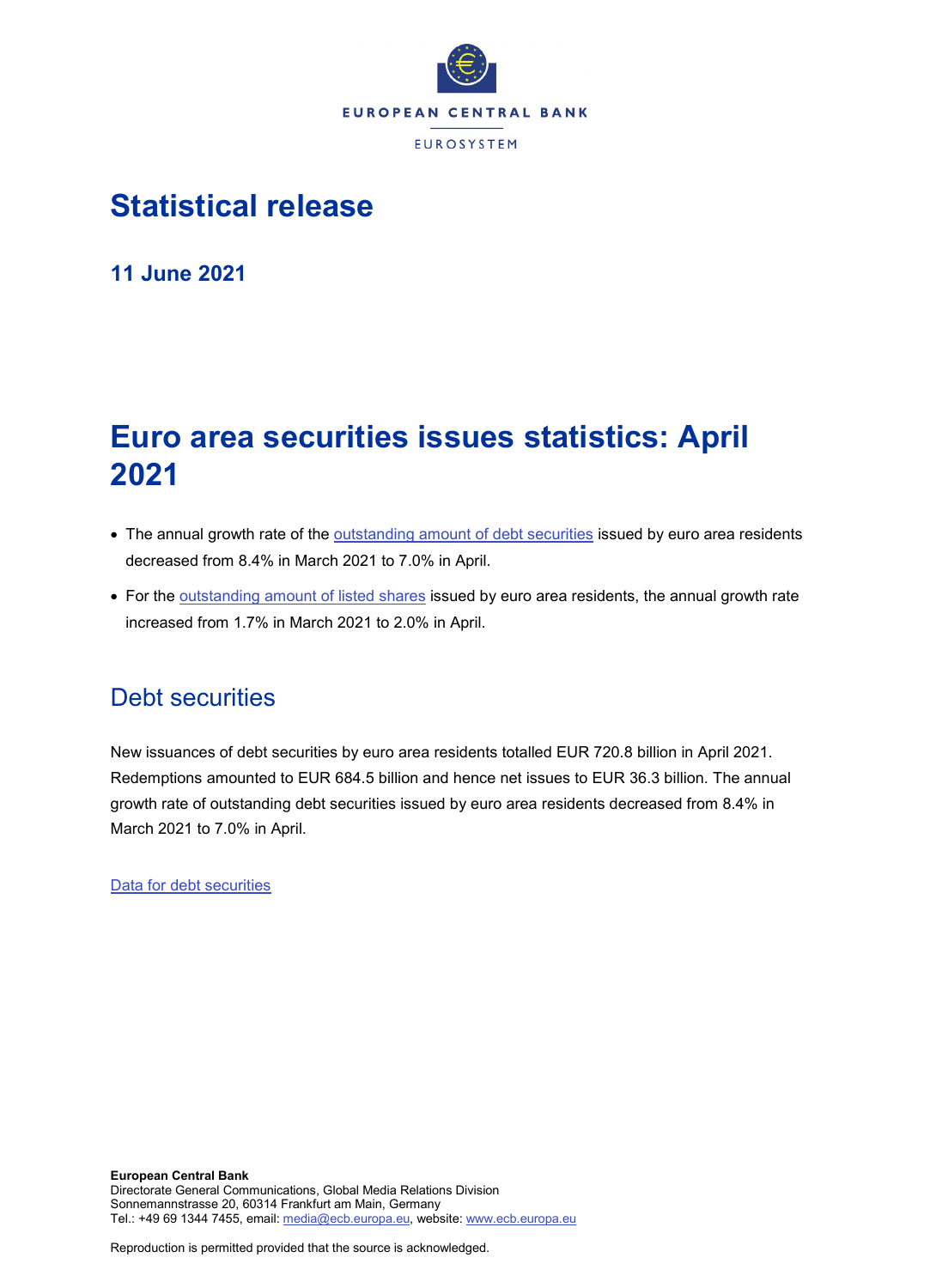### **Chart 1**

### Debt securities issued by euro area residents



### Breakdown by maturity

The annual growth rate of outstanding short-term debt securities decreased from 14.5% in March 2021 to 5.9% in April. For long-term debt securities, the annual growth rate decreased from 7.9% in March 2021 to 7.0% in April. The annual growth rate of outstanding fixed rate long-term debt securities decreased from 8.5% in March 2021 to 7.3% in April. The annual growth rate of outstanding variable rate long-term debt securities increased from 1.4% in March 2021 to 1.7% in April.

### [Data for breakdown by maturity](http://sdw.ecb.europa.eu/browseSelection.do?type=series&q=SEC.M.I8.1000.F33100.N.I.Z01.A.Z%2c+SEC.M.I8.1000.F33200.N.I.Z01.A.Z%2c+SEC.M.I8.1000.F33201.N.I.Z01.A.Z%2c+SEC.M.I8.1000.F33202.N.I.Z01.A.Z&node=SEARCHRESULTS&ec=&oc=&rc=&cv=&pb=&dc=&df=)

### Breakdown by sector

As regards the sectoral breakdown, the annual growth rate of outstanding debt securities issued by non-financial corporations decreased from 11.9% in March 2021 to 8.3% in April. For the monetary financial institutions (MFIs) sector, this growth rate decreased from 2.2% in March 2021 to 0.9% in April. The annual growth rate of outstanding debt securities issued by financial corporations other than MFIs increased from 3.7% in March 2021 to 4.1% in April. For the general government, this growth rate decreased from 13.0% in March 2021 to 11.0% in April.

#### **European Central Bank**

Directorate General Communications, Global Media Relations Division Sonnemannstrasse 20, 60314 Frankfurt am Main, Germany Tel.: +49 69 1344 7455, email[: media@ecb.europa.eu,](mailto:media@ecb.europa.eu) website: www.ecb.europa.eu

Reproduction is permitted provided that the source is acknowledged.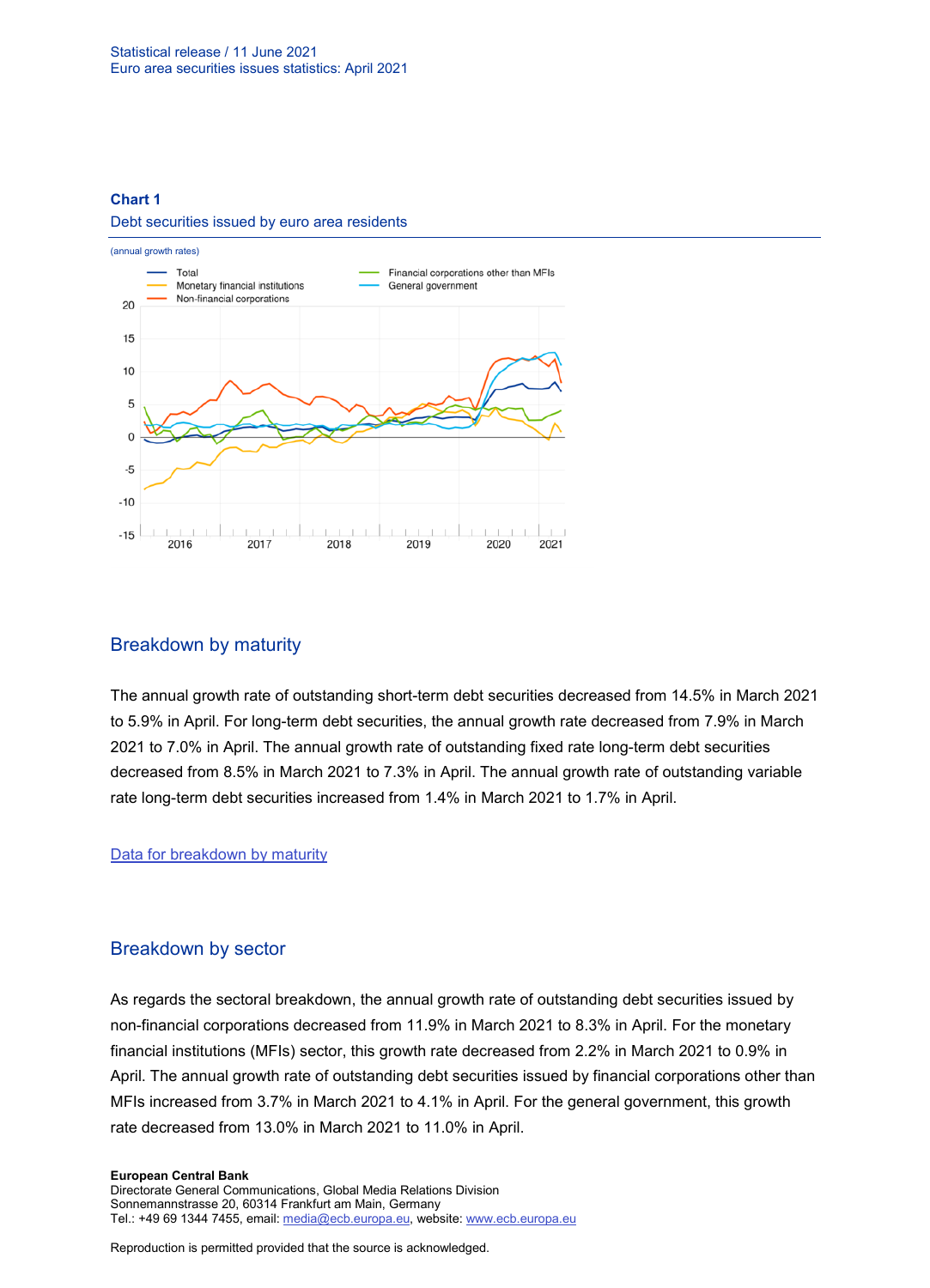The annual rate of change of outstanding short-term debt securities issued by MFIs was -8.0% in April 2021, compared with -10.8% in March. The annual growth rate of outstanding long-term debt securities issued by MFIs decreased from 4.0% in March 2021 to 2.0% in April.

[Data for breakdown by sector](http://sdw.ecb.europa.eu/browseSelection.do?type=series&q=SEC.M.I8.1100.F33000.N.I.Z01.A.Z%2cSEC.M.I8.1220.F33000.N.I.Z01.A.Z%2cSEC.M.I8.1235.F33000.N.I.Z01.A.Z%2cSEC.M.I8.1300.F33000.N.I.Z01.A.Z%2cSEC.M.I8.1220.F33100.N.I.Z01.A.Z%2cSEC.M.I8.1220.F33200.N.I.Z01.A.Z&node=SEARCHRESULTS&ec=&oc=&rc=&cv=&pb=&dc=&df=)

### Breakdown by currency

Concerning the currency breakdown, the annual growth rate of outstanding euro-denominated debt securities decreased from 9.6% in March 2021 to 7.9% in April. For debt securities denominated in other currencies, this growth rate increased from 1.0% in March 2021 to 1.4% in April.

[Data for breakdown by currency](http://sdw.ecb.europa.eu/browseSelection.do?type=series&q=SEC.M.I8.1000.F33000.N.I.EUR.A.Z%2cSEC.M.I8.1000.F33000.N.I.Z06.A.Z&node=SEARCHRESULTS&ec=&oc=&rc=&cv=&pb=&dc=&df=)

## Listed shares

New issuances of listed shares by euro area residents totalled EUR 38.8 billion in April 2021. Redemptions amounted to EUR 4.5 billion and hence net issues to EUR 34.3 billion. The annual growth rate of the outstanding amount of listed shares issued by euro area residents (excluding valuation changes) increased from 1.7% in March 2021 to 2.0% in April. The annual growth rate of listed shares issued by non-financial corporations increased from 1.1% in March 2021 to 1.5% in April. For MFIs, the corresponding growth rate was 1.4% in April 2021, the same as in March. For financial corporations other than MFIs, this growth rate increased from 5.0% in March 2021 to 5.3% in April.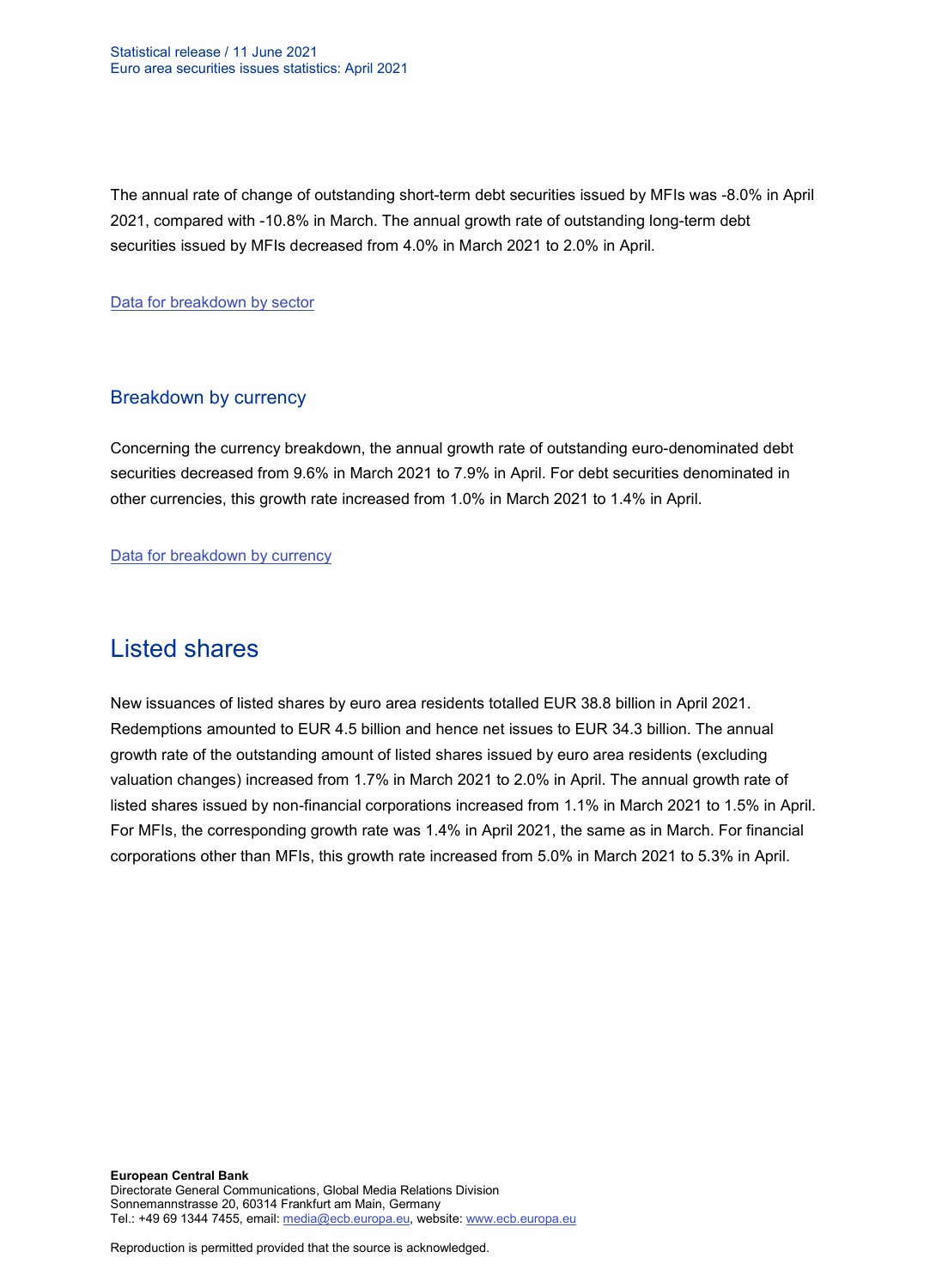### **Chart 2**

### Listed shares issued by euro area residents



The market value of the outstanding amount of listed shares issued by euro area residents totalled EUR 9,468.8 billion at the end of April 2021. Compared with EUR 6,966.3 billion at the end of April 2020, this represents an annual increase of 35.9% in the value of the stock of listed shares in April 2021, down from 43.3% in March.

### [Data for listed shares](http://sdw.ecb.europa.eu/browseSelection.do?type=series&q=SEC.M.I8.1000.F51100.M.2.Z01.E.Z%2cSEC.M.I8.1000.F51100.M.3.Z01.E.Z%2cSEC.M.I8.1000.F51100.M.4.Z01.E.Z%2cSEC.M.I8.1000.F51100.M.I.Z01.A.Z%2cSEC.M.I8.1100.F51100.M.I.Z01.A.Z%2cSEC.M.I8.1220.F51100.M.I.Z01.A.Z%2cSEC.M.I8.1235.F51100.M.I.Z01.A.Z%2cSEC.M.I8.1000.F51100.M.1.Z01.E.Z&node=SEARCHRESULTS&ec=&oc=&rc=&cv=&pb=&dc=&df=)

### **For queries, please use the** [Statistical information request](https://ecb-registration.escb.eu/statistical-information) **form.**

### **Notes:**

- Unless otherwise indicated, data relate to non-seasonally adjusted statistics. In addition to the developments for April 2021, this statistical release incorporates minor revisions to the data for previous periods. The annual growth rates are based on financial transactions that occur when an institutional unit incurs or redeems liabilities, they are not affected by the impact of any other changes which do not arise from transactions.
- Hyperlinks in the main body of the statistical release and in annex tables lead to data that may change with subsequent releases as a result of revisions. Figures shown in annex tables are a snapshot of the data as at the time of the current release.
- The next statistical release on euro area securities issues will be published on 12 July 2021.

#### **European Central Bank**

Directorate General Communications, Global Media Relations Division Sonnemannstrasse 20, 60314 Frankfurt am Main, Germany Tel.: +49 69 1344 7455, email[: media@ecb.europa.eu,](mailto:media@ecb.europa.eu) website: www.ecb.europa.eu

Reproduction is permitted provided that the source is acknowledged.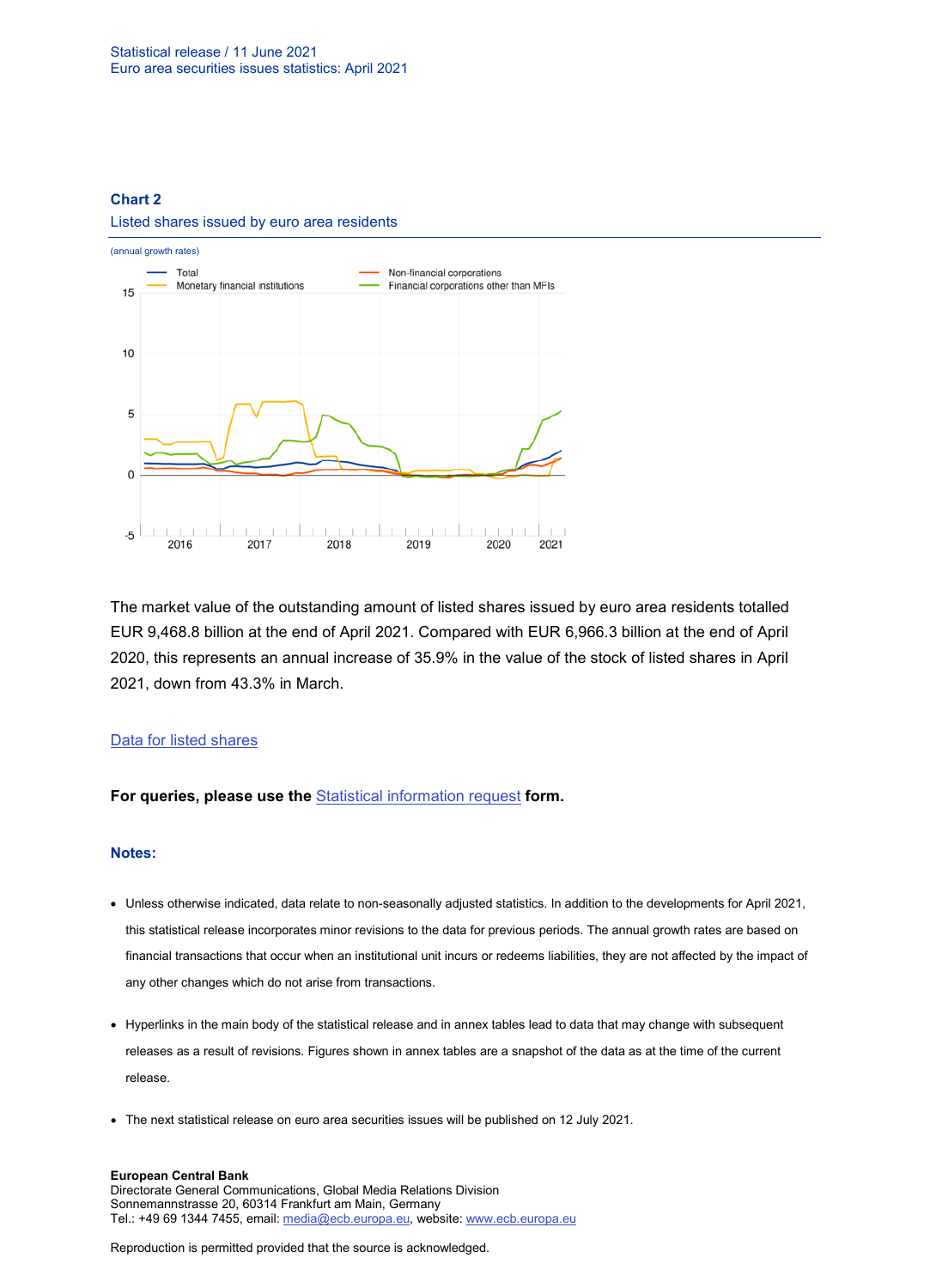### Table 1: Debt securities issued by euro area residents, by currency and original maturity 1) (EUR billions; nominal values)

|                        | Amounts   | <b>Net</b>    |                        | Gross Redemp- | <b>Net</b>                 | Amounts   | Gross         | Redemp- | <b>Net</b>                | <b>Amounts</b> | <b>Gross</b> | Redemp- | <b>Net</b>    |        |        |        |        |        |                                                          |        |        |        |        |        |        |  |  |
|------------------------|-----------|---------------|------------------------|---------------|----------------------------|-----------|---------------|---------|---------------------------|----------------|--------------|---------|---------------|--------|--------|--------|--------|--------|----------------------------------------------------------|--------|--------|--------|--------|--------|--------|--|--|
|                        | outstand  | <b>issues</b> | <b>issues</b>          |               | tions lissues <sup>3</sup> | outstand- | <b>issues</b> |         | tions issues <sup>3</sup> | outstand-      | issues       | tions   | <b>issues</b> |        |        |        |        |        | Annual growth rates of outstanding amounts <sup>5)</sup> |        |        |        |        |        |        |  |  |
|                        | ing       |               |                        |               |                            | ing       |               |         |                           | inc            |              |         |               |        |        |        |        |        |                                                          |        |        |        |        |        |        |  |  |
|                        |           |               |                        |               |                            |           |               |         |                           |                |              |         |               |        |        |        |        |        |                                                          |        |        |        |        |        |        |  |  |
|                        |           |               |                        |               | Mar. 2021                  |           |               |         |                           |                |              |         |               |        |        |        |        |        |                                                          |        |        |        |        |        |        |  |  |
|                        | Apr. 2020 |               | May 2020 - Apr. 2021 4 |               |                            |           |               |         | Apr. 2021                 |                |              |         | 2019          | 2020   | 2020   | 2020   | 2020   | 2021   | 2020                                                     | 2020   | 2021   | 2021   | 2021   | 2021   |        |  |  |
|                        |           |               |                        |               |                            |           |               |         |                           |                |              |         |               |        | Q2     | Q3     | Q4     | Q1     | Nov.                                                     | Dec.   | Jan    | Feb.   | Mar.   | Apr.   |        |  |  |
| Total<br>of which      | 18.186.0  | 274.5         | 736.8                  | 631.8         | 104.9                      | 19,298.7  | 816.0         | 643.2   | 172.8                     | 19,273.5       | 720.8        | 684.5   | 36.3          | 2.7    | 5.9    | 5.1    | 7.6    | 7.8    | 7.6                                                      | 7.5    | 7.4    | 7.4    | 7.6    | 8.4    | 7.0    |  |  |
| in euro                | 15,598.6  | 304.0         | 524.7                  | 422.7         | 102.0                      | 16,708.4  | 543.4         | 409.0   | 134.4                     | 16,753.9       | 510.5        | 455.6   | 54.9          | 3.3    | 6.8    | 5.9    | 8.9    | 9.2    | 9.1                                                      | 8.9    | 9.0    | 9.0    | 9.0    | 9.6    | 7.9    |  |  |
| in other currencies    | 2.587.4   | $-29.5$       | 212.1                  | 209.2         | 3.0                        | 2,590.3   | 272.6         | 234.2   | 38.5                      | 2,519.6        | 210.3        | 228.9   | $-18.6$       | $-0.5$ | 0.5    | 0.4    | 0.0    | $-0.5$ | $-1.2$                                                   | $-0.9$ | $-1.8$ | $-1.8$ | $-1.3$ | 1.0    | 1.4    |  |  |
|                        |           |               |                        |               |                            |           |               |         |                           |                |              |         |               |        |        |        |        |        |                                                          |        |        |        |        |        |        |  |  |
| Short-term             | 1.478.3   | 98.2          | 441.4                  | 434.0         | 7.4                        | 1,583.3   | 456.5         | 431.3   | 25.1                      | 1,559.8        | 405.7        | 419.0   | $-13.3$       | 1.8    | 15.4   | 13.7   | 22.7   | 20.4   | 14.6                                                     | 20.6   | 18.8   | 15.3   | 12.1   | 14.5   | 5.9    |  |  |
| of which               |           |               |                        |               |                            |           |               |         |                           |                |              |         |               |        |        |        |        |        |                                                          |        |        |        |        |        |        |  |  |
| in euro                | 1.021.6   | 107.7         | 268.5                  | 264.5         | 3.9                        | 1,077.0   | 239.3         | 244.9   | $-5.6$                    | 1,080.3        | 238.2        | 235.5   | 2.8           | 3.6    | 17.9   | 15.5   | 28.9   | 27.2   | 20.3                                                     | 26.4   | 26.7   | 22.2   | 17.3   | 16.7   | 4.7    |  |  |
| in other currencies    | 456.7     | $-9.5$        | 172.9                  | 169.5         | 3.4                        | 506.2     | 217.2         | 186.4   | 30.8                      | 479.5          | 167.4        | 183.5   | $-16.1$       | $-2.1$ | 10.4   | 10.1   | 7.9    | 7.1    | 4.0                                                      | 9.0    | 4.0    | 2.8    | 2.1    | 10.6   | 9.3    |  |  |
|                        |           |               |                        |               |                            |           |               |         |                           |                |              |         |               |        |        |        |        |        |                                                          |        |        |        |        |        |        |  |  |
| Long-term 2)           | 16.707.6  | 176.3         | 295.4                  | 197.8         | 97.5                       | 17.715.4  | 359.6         | 211.9   | 147.7                     | 17.713.7       | 315.2        | 265.5   | 49.6          | 2.8    | 5.1    | 4.4    | 6.3    | 6.7    | 7.0                                                      | 6.4    | 6.5    | 6.7    | 7.2    | 7.9    | 7.0    |  |  |
| of which               |           |               |                        |               |                            |           |               |         |                           |                |              |         |               |        |        |        |        |        |                                                          |        |        |        |        |        |        |  |  |
| in euro                | 14.577.0  | 196.3         | 256.2                  | 158.2         | 98.0                       | 15,631.3  | 304.1         | 164.1   | 140.0                     | 15,673.6       | 272.3        | 220.2   | 52.2          | 3.3    | 6.1    | 5.3    | 7.5    | 8.0    | 8.4                                                      | 7.8    | 8.0    | 8.2    | 8.5    | 9.2    | 8.1    |  |  |
| in other currencies    | 2,130.7   | $-20.0$       | 39.2                   | 39.7          | $-0.5$                     | 2,084.1   | 55.5          | 47.8    | 7.7                       | 2,040.2        | 42.8         | 45.4    | $-2.5$        | $-0.1$ | $-1.5$ | $-1.5$ | $-1.6$ | $-2.2$ | $-2.3$                                                   | $-2.9$ | $-3.0$ | $-2.9$ | $-2.0$ | $-1.1$ | $-0.3$ |  |  |
|                        |           |               |                        |               |                            |           |               |         |                           |                |              |         |               |        |        |        |        |        |                                                          |        |        |        |        |        |        |  |  |
| of which fixed rate    | 12.899.8  | 172.0         | 209.2                  | 130.6         | 78.5                       | 13.733.2  | 257.8         | 142.4   | 115.4                     | 13.711.7       | 233.2        | 198.3   | 34.8          | 3.5    | 5.8    | 5.3    | 7.2    | 7.4    | 7.8                                                      | 7.0    | 7.3    | 7.5    | 7.9    | 8.5    | 7.3    |  |  |
| in euro                | 11.333.0  | 194.4         | 180.7                  | 101.7         | 79.0                       | 12,224.3  | 216.4         | 108.0   | 108.4                     | 12,240.2       | 204.1        | 164.1   | 40.0          | 4.2    | 7.1    | 6.5    | 8.7    | 9.0    | 9.4                                                      | 8.7    | 9.0    | 9.2    | 9.5    | 9.9    | 8.4    |  |  |
| in other currencies    | 1.566.7   | $-22.4$       | 28.5                   | 29.0          | $-0.5$                     | 1,508.8   | 41.4          | 34.4    | 7.0                       | 1,471.5        | 29.1         | 34.3    | $-5.2$        | $-1.1$ | $-2.7$ | $-2.7$ | $-3.0$ | $-3.6$ | $-3.2$                                                   | $-4.6$ | $-4.5$ | $-3.9$ | $-2.9$ | $-1.5$ | $-0.4$ |  |  |
|                        |           |               |                        |               |                            |           |               |         |                           |                |              |         |               |        |        |        |        |        |                                                          |        |        |        |        |        |        |  |  |
| of which variable rate | 3,070.8   | $-8.3$        | 52.3                   | 47.9          | 4.4                        | 3,091.2   | 65.6          | 53.6    | 12.0                      | 3,100.1        | 49.4         | 46.8    | 2.6           | $-2.4$ | $-1.0$ | $-1.6$ | 0.0    | $-0.2$ | 0.4                                                      | $-0.2$ | $-0.3$ | 0.0    | 0.7    | 1.4    | 1.7    |  |  |
| in euro                | 2,683.4   | $-10.1$       | 47.3                   | 40.9          | 6.3                        | 2,729.9   | 58.6          | 44.4    | 14.2                      | 2,743.0        | 42.6         | 42.0    | 0.6           | $-2.3$ | $-0.6$ | $-1.3$ | 0.4    | 0.4    | $1.2$                                                    | 0.5    | 0.4    | 0.8    | 1.5    | 2.4    | 2.9    |  |  |
| in other currencies    | 387.4     | 1.9           | 5.0                    | 6.9           | $-1.9$                     | 361.3     | 7.0           | 9.1     | $-2.1$                    | 357.1          | 6.8          | 4.8     | 2.0           | $-2.9$ | $-4.3$ | $-3.6$ | $-3.2$ | $-5.0$ | $-5.5$                                                   | $-5.4$ | -5.0   | $-6.3$ | $-4.8$ | $-6.2$ | $-6.2$ |  |  |
|                        |           |               |                        |               |                            |           |               |         |                           |                |              |         |               |        |        |        |        |        |                                                          |        |        |        |        |        |        |  |  |

Source: ECB securities issues statistics.

1) "Short-term" debt securities comprise securities that have an original maturity of one year or less, even if they are issued under longer-term facilities. Debt securities with a longer original maturity, with optional m away, the latest of which is more than one year away, or with indefinite maturity dates are classified as "long-term".

2) The residual difference between total long-term debt securities and fixed and variable rate long-term debt securities consists of zero coupon bonds and revaluation effects.

3) As a full breakdown of net issues into gross issues and redemptions may not always be available for the period before November 2016, the difference between aggregated gross issues and redemptions may deviate from the ag

4) Monthly averages of the transactions during this period.

5) Annual growth rates are based on financial transactions that occur when an institutional unit incurs or redeems liabilities. The annual growth rates therefore exclude the impact of reclassifications, revaluations, excha not arise from transactions.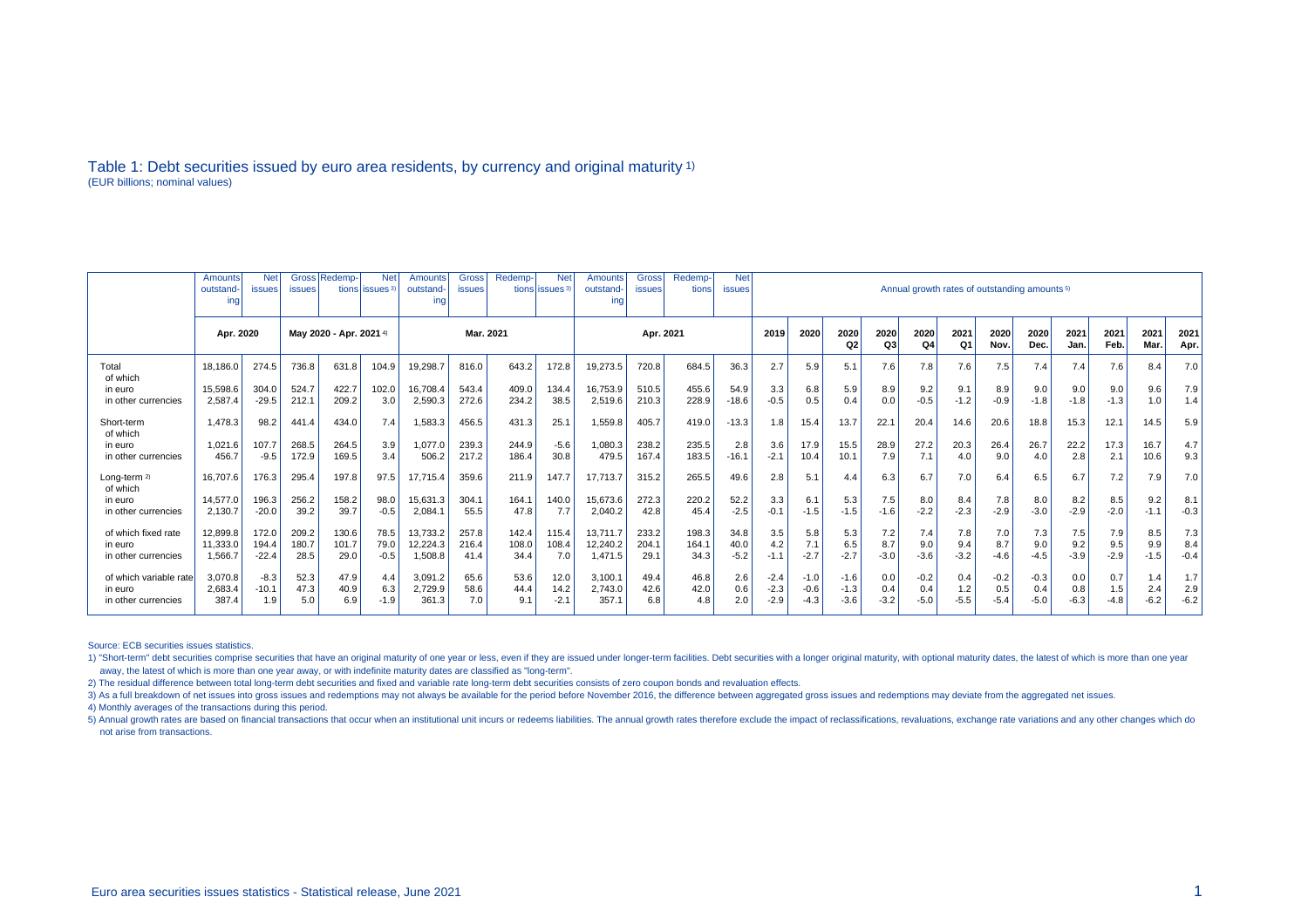|                                                                                         | Amounts<br>outstand-<br>ing | <b>Net</b><br>issues         | Gross<br><b>issues</b>  | Redemp-<br>tions        | <b>Net</b><br>issues <sup>3</sup> | Amounts<br>outstand<br>ing  | <b>Gross</b><br><b>issues</b> | <b>Redemp-</b>         | <b>Net</b><br>tions lissues <sup>3</sup> | Amounts<br>outstand-<br>ing | <b>Gross</b><br><b>issues</b> | Redemp<br>tions         | <b>Net</b><br><b>issues</b> | Annual growth rates of outstanding amounts <sup>5)</sup> |                        |                        |                      |                       |                        |                       |                       |                        |                          |                        |                        |
|-----------------------------------------------------------------------------------------|-----------------------------|------------------------------|-------------------------|-------------------------|-----------------------------------|-----------------------------|-------------------------------|------------------------|------------------------------------------|-----------------------------|-------------------------------|-------------------------|-----------------------------|----------------------------------------------------------|------------------------|------------------------|----------------------|-----------------------|------------------------|-----------------------|-----------------------|------------------------|--------------------------|------------------------|------------------------|
|                                                                                         | Apr. 2020                   |                              |                         | Mav 2020 - Apr. 2021 4) |                                   | Mar. 2021                   |                               |                        | Apr. 2021                                |                             |                               |                         | 2019                        | 2020                                                     | 2020<br>Q <sub>2</sub> | 2020<br>Q <sub>3</sub> | 2020<br>Q4           | 2021<br>Q1            | 2020<br>Nov.           | 2020<br>Dec.          | 2021<br>Jan.          | 2021<br>Feb.           | 2021<br>Mar.             | 2021<br>Apr.           |                        |
| Total                                                                                   | 18.186.0                    | 274.5                        | 736.8                   | 631.8                   | 104.9                             | 9.298.7                     | 816.0                         | 643.2                  | 172.8                                    | 19.273.5                    | 720.8                         | 684.5                   | 36.3                        | 2.7                                                      | 5.9                    | 5.1                    | 7.6                  | 7.8                   | 7.6                    | 7.5                   | 7.4                   | 7.4                    | 7.6                      | 8.4                    | 7.0                    |
| <b>MFIs</b><br>Short-term<br>Long-term<br>of which                                      | 4,468.9<br>527.4<br>3.941.5 | 63.1<br>$-22.6$<br>85.7      | 252.5<br>190.5<br>62.0  | 249.3<br>193.9<br>55.4  | 3.2<br>$-3.4$<br>6.6              | 4,452.8<br>485.4<br>3,967.5 | 324.6<br>218.1<br>106.5       | 278.5<br>215.9<br>62.6 | 46.0<br>2.1<br>43.9                      | 4,425.3<br>473.3<br>3,951.9 | 235.7<br>171.7<br>63.9        | 229.2<br>177.0<br>52.2  | 6.5<br>$-5.3$<br>11.7       | 3.7<br>5.1<br>3.5                                        | 3.0<br>$-5.3$<br>4.3   | 3.2<br>$-6.3$<br>4.7   | 3.2<br>$-9.8$<br>5.2 | 2.1<br>$-12.0$<br>4.2 | 0.6<br>$-15.6$<br>3.0  | 1.7<br>$-11.0$<br>3.6 | 1.2<br>$-14.9$<br>3.5 | 0.3<br>$-14.8$<br>2.7  | $-0.3$<br>$-18.9$<br>2.6 | 2.2<br>$-10.8$<br>4.0  | 0.9<br>$-8.0$<br>2.0   |
| Fixed rate<br>Variable rate                                                             | 2.905.6<br>907.1            | 66.6<br>19.3                 | 42.7<br>15.5            | 34.9<br>17.1            | 7.8<br>$-1.6$                     | 2.950.5<br>887.1            | 75.6<br>26.6                  | 43.3<br>14.0           | 32.3<br>12.6                             | 2.929.8<br>893.0            | 50.3<br>8.8                   | 33.5<br>14.2            | 16.8<br>$-5.5$              | 6.1<br>$-2.2$                                            | 7.1<br>$-2.5$          | 7.8<br>$-2.3$          | 7.8<br>$-0.7$        | 6.5<br>$-1.7$         | 4.7<br>$-2.0$          | 5.7<br>$-1.7$         | 5.7<br>$-2.4$         | 4.6<br>$-2.9$          | 4.0<br>$-2.1$            | 5.1<br>0.6             | 3.2<br>$-2.1$          |
| Non-MFI corporations<br>of which                                                        | 5,093.9                     | 38.9                         | 190.1                   | 168.3                   | 21.7                              | 4,954.5                     | 188.3                         | 162.8                  | 25.6                                     | 4,938.8                     | 172.7                         | 167.0                   | 5.7                         | 3.4                                                      | 5.7                    | 5.5                    | 6.5                  | 5.9                   | 5.5                    | 5.2                   | 5.3                   | 5.2                    | 5.5                      | 6.0                    | 5.3                    |
| <b>Financial corporations</b><br>other than MFIs<br>Short-term<br>Long-term<br>of which | 3,603.0<br>185.5<br>3,417.6 | $-14.5$<br>$-4.2$<br>$-10.3$ | 126.8<br>55.3<br>71.5   | 115.2<br>56.4<br>58.8   | 11.5<br>$-1.2$<br>12.7            | 3,386.0<br>148.7<br>3,237.3 | 130.8<br>47.8<br>83.0         | 110.5<br>45.3<br>65.2  | 20.3<br>2.6<br>17.8                      | 3,371.0<br>146.5<br>3,224.4 | 116.2<br>40.5<br>75.7         | 115.6<br>42.9<br>72.7   | 0.6<br>$-2.4$<br>2.9        | 2.9<br>2.4<br>2.9                                        | 4.2<br>$-5.2$<br>4.7   | 4.4<br>$-1.4$<br>4.7   | 4.4<br>$-9.2$<br>5.1 | 3.5<br>$-10.2$<br>4.3 | 3.1<br>$-10.2$<br>3.8  | 2.6<br>$-11.5$<br>3.4 | 2.6<br>$-9.8$<br>3.3  | 2.7<br>$-11.2$<br>3.4  | 3.3<br>$-10.0$<br>4.1    | 3.7<br>$-8.9$<br>4.3   | 4.1<br>$-8.3$<br>4.7   |
| <b>Fixed rate</b><br>Variable rate                                                      | 1,927.1<br>1,251.0          | $-2.1$<br>$-10.0$            | 33.0<br>24.2            | 28.3<br>21.3            | 4.6<br>2.8                        | 1,695.2<br>1,244.6          | 43.2<br>28.4                  | 29.0<br>28.0           | 14.2<br>0.4                              | 1,691.6<br>1,238.7          | 38.4<br>26.7                  | 33.2<br>28.2            | 5.2<br>-1.5                 | 6.7<br>$-4.0$                                            | 5.0<br>0.5             | 6.0<br>0.1             | 5.0<br>1.7           | 2.7<br>0.6            | 1.7<br>1.7             | 1.6<br>$-0.3$         | 1.4<br>0.5            | 1.2<br>1.3             | 1.8<br>2.5               | 2.7<br>2.1             | 3.1<br>2.7             |
| Non-financial<br>corporations<br>Short-term<br>Long-term<br>of which                    | 1.490.8<br>117.3<br>1.373.5 | 53.4<br>13.8<br>39.6         | 63.3<br>38.4<br>24.9    | 53.1<br>40.0<br>13.1    | 10.2<br>$-1.6$<br>11.9            | 1.568.4<br>93.9<br>1,474.5  | 57.5<br>30.4<br>27.2          | 52.3<br>38.2<br>14.1   | 5.2<br>$-7.8$<br>13.0                    | 1.567.8<br>97.8<br>1.470.0  | 56.5<br>39.2<br>17.3          | 51.4<br>35.2<br>16.3    | 5.1<br>4.1<br>1.0           | 4.5<br>14.6<br>3.8                                       | 9.5<br>7.4<br>9.6      | 8.3<br>7.2<br>8.4      | 11.9<br>6.4<br>12.4  | 12.0<br>6.6<br>12.4   | 11.5<br>$-3.8$<br>12.7 | 11.7<br>9.4<br>11.9   | 12.4<br>10.1<br>12.6  | 11.6<br>$-4.7$<br>12.9 | 10.8<br>$-5.8$<br>12.2   | 11.9<br>$-9.6$<br>13.6 | 8.3<br>$-16.8$<br>10.5 |
| Fixed rate<br>Variable rate                                                             | 1,247.7<br>104.2            | 40.2<br>$-0.8$               | 21.9<br>1.9             | 11.4<br>1.4             | 10.5<br>0.5                       | 1,332.1<br>110.9            | 21.4<br>3.3                   | 11.4<br>2.1            | 10.0<br>1.3                              | 1,327.6<br>109.4            | 15.1<br>1.5                   | 13.9<br>2.3             | 1.2<br>$-0.9$               | 4.7<br>$-3.5$                                            | 10.9<br>$-3.0$         | 9.8<br>$-4.8$          | 14.2<br>$-5.7$       | 13.6<br>$-1.3$        | 13.4<br>2.5            | 13.1<br>$-1.1$        | 13.6<br>0.0           | 13.5<br>3.1            | 12.9<br>1.2              | 13.7<br>6.3            | 10.2<br>6.3            |
| General government<br>of which                                                          | 8,623.2                     | 172.5                        | 294.2                   | 214.2                   | 80.0                              | 9,891.4                     | 303.2                         | 201.9                  | 101.2                                    | 9,909.5                     | 312.4                         | 288.3                   | 24.1                        | 1.9                                                      | 7.5                    | 5.9                    | 10.5                 | 11.9                  | 12.6                   | 11.9                  | 12.0                  | 12.4                   | 12.9                     | 13.0                   | 11.0                   |
| Central government<br>Short-term<br>Long-term<br>of which                               | 7,864.4<br>537.2<br>7,327.3 | 136.5<br>86.7<br>49.8        | 234.1<br>114.1<br>120.0 | 166.3<br>102.9<br>63.4  | 67.8<br>11.2<br>56.5              | 8,999.0<br>725.5<br>8,273.5 | 243.1<br>117.6<br>125.5       | 158.7<br>96.2<br>62.5  | 84.4<br>21.4<br>63.0                     | 9,013.8<br>705.9<br>8,307.9 | 253.3<br>107.0<br>146.3       | 235.7<br>125.3<br>110.5 | 17.6<br>$-18.2$<br>35.8     | 2.0<br>$-4.7$<br>2.4                                     | 6.8<br>41.9<br>4.8     | 5.3<br>35.0<br>3.5     | 9.6<br>66.3<br>6.3   | 10.8<br>68.0<br>7.5   | 11.5<br>61.2<br>8.6    | 10.7<br>67.1<br>7.4   | 10.9<br>67.5<br>7.7   | 11.3<br>62.3<br>8.3    | 11.8<br>61.2<br>9.0      | 11.9<br>53.2<br>9.3    | 10.2<br>25.3<br>9.1    |
| <b>Fixed rate</b><br>Variable rate                                                      | 6,255.1<br>725.8            | 53.9<br>$-14.7$              | 95.3<br>10.1            | 50.5<br>6.4             | 44.8<br>3.7                       | 7,064.9<br>778.1            | 100.4<br>7.0                  | 52.2<br>8.6            | 48.2<br>$-1.6$                           | 7,074.3<br>789.6            | 117.4<br>12.5                 | 104.9<br>1.0            | 12.5<br>11.5                | 1.4<br>1.6                                               | 4.3<br>$-0.1$          | 3.2<br>$-1.6$          | 6.0<br>0.2           | 7.0<br>2.0            | 8.4<br>2.7             | 6.9<br>3.7            | 7.3<br>2.8            | 8.1<br>2.6             | 8.9<br>3.0               | 9.1<br>2.4             | 8.4<br>6.0             |
| Other genera<br>government<br>Short-term<br>Long-term<br>of which                       | 758.7<br>111.0<br>647.8     | 36.0<br>24.5<br>11.5         | 60.1<br>43.1<br>17.0    | 47.8<br>40.7<br>7.1     | 12.2<br>2.4<br>9.8                | 892.4<br>129.8<br>762.6     | 60.1<br>42.6<br>17.5          | 43.3<br>35.8<br>7.5    | 16.8<br>6.8<br>10.0                      | 895.7<br>136.2<br>759.5     | 59.1<br>47.1<br>12.0          | 52.6<br>38.7<br>13.9    | 6.5<br>8.4<br>$-1.9$        | 0.4<br>$-2.5$<br>0.7                                     | 14.5<br>101.7<br>6.2   | 12.1<br>112.7<br>2.8   | 19.5<br>146.2<br>7.5 | 23.8<br>107.6<br>14.9 | 25.0<br>75.0<br>19.1   | 24.4<br>104.2<br>16.0 | 24.3<br>99.7<br>16.9  | 25.5<br>84.8<br>18.5   | 25.1<br>68.4<br>20.0     | 24.5<br>52.0<br>20.7   | 19.5<br>26.0<br>18.3   |
| <b>Fixed rate</b><br>Variable rate                                                      | 564.2<br>82.6               | 13.5<br>$-2.0$               | 16.3<br>0.6             | 5.5<br>1.6              | 10.8<br>$-1.1$                    | 690.5<br>70.5               | 17.2<br>0.3                   | 6.5<br>0.9             | 10.7<br>$-0.7$                           | 688.4<br>69.3               | 11.9<br>0.0                   | 12.9<br>1.0             | $-1.0$<br>$-1.0$            | 3.1<br>$-11.0$                                           | 9.3<br>$-12.4$         | 5.4<br>$-12.2$         | 10.4<br>$-11.3$      | 19.5<br>$-14.0$       | 24.5<br>$-15.7$        | 20.9<br>$-14.8$       | 21.8<br>$-13.9$       | 23.8<br>$-15.3$        | 25.6<br>$-16.7$          | 26.3<br>$-16.3$        | 23.2<br>$-15.5$        |

### Table 2: Debt securities issued by euro area residents in all currencies, by issuing sector 1) and maturity 2) (EUR billions; nominal values)

Source: ECB securities issues statistics.

1) Corresponding ESA 2010 sector codes: "MFIs" (including the Eurosystem) comprises the ECB and the national central banks of the euro area (S.121), as well as deposit-taking corporations except the central bank (S.122); " comprises other financial intermediaries, except insurance corporations and pension funds (S.125), financial auxiliaries (S.126), captive financial institutions and money lenders (S.127) and insurance corporations (S.128); "central government" (S.1311); "other general government" comprises state government (S.1312), local government (S.1313) and social security funds (S.1314).

2) The residual difference between total long-term debt securities and fixed and variable rate long-term debt securities consists of zero coupon bonds and revaluation effects.

3) As a full breakdown of net issues into gross issues and redemptions may not always be available for the period before November 2016, the difference between aggregated gross issues and redemptions may deviate from the ag

4) Monthly averages of the transactions during this period.

5) Annual growth rates are based on financial transactions that occur when an institutional unit incurs or redeems liabilities. The annual growth rates therefore exclude the impact of reclassifications, revaluations, excha do not arise from transactions.